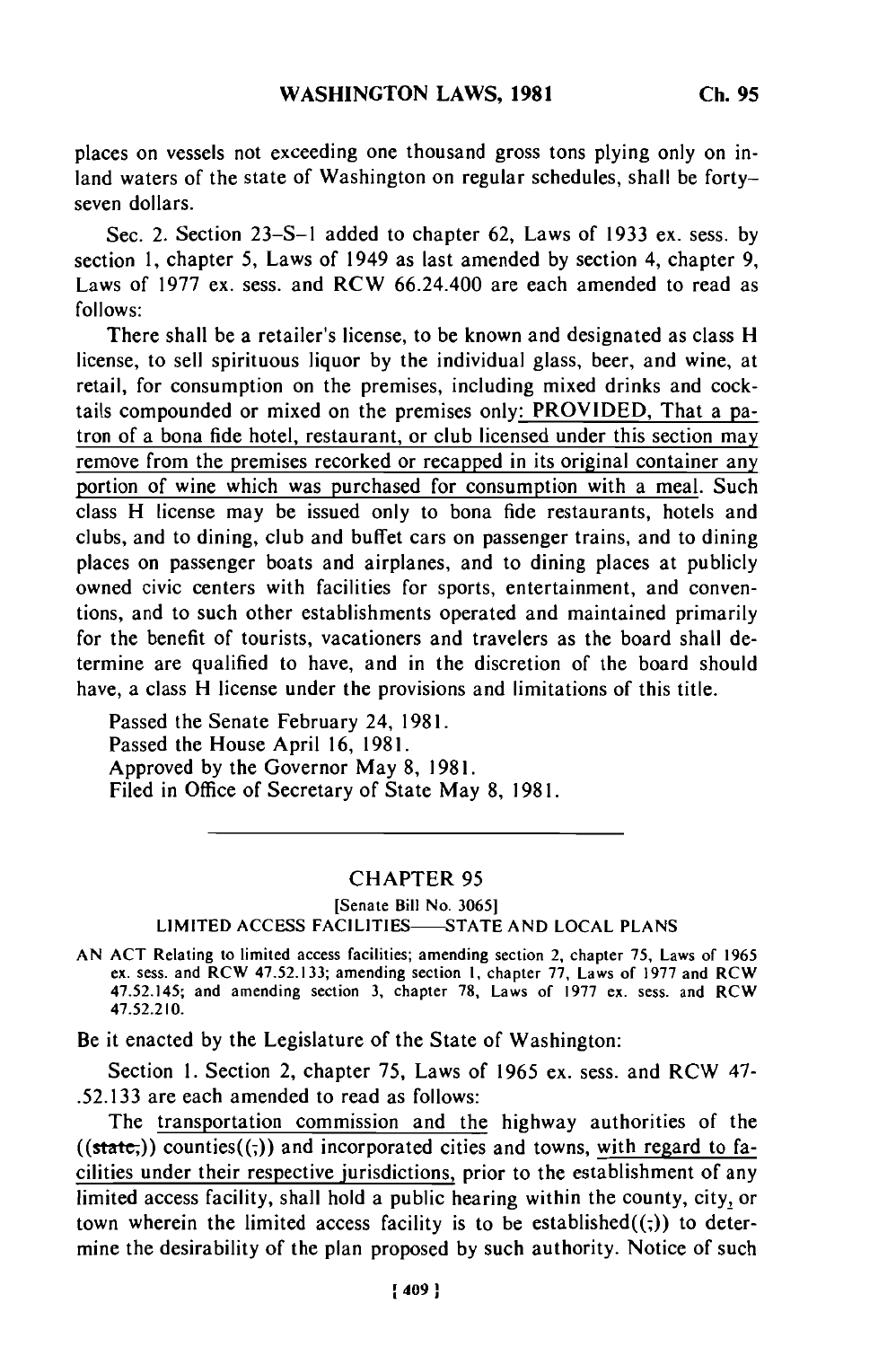### **WASHINGTON LAWS, 1981**

hearing shall be given to the owners of property abutting the section of any existing highway, road, or street being established as a limited access facility, as indicated in the tax rolls of the county, and in the case of a state limited access facility, to the county and/or city or town. Such notice shall be by United States mail in writing, setting forth a time for the hearing, which time shall be not less than fifteen days after mailing of such notice. Notice of such hearing also shall be given by publication  $((to -be))$  not less than fifteen days prior to such hearing in one or more newspapers of general circulation within the county, city, or town. Such notice by publication shall be deemed sufficient as to any owner or reputed owner or any unknown owner or owner who cannot be located. Such notice shall indicate a suitable location where plans for such proposal may be inspected.

Sec. 2. Section 1, chapter 77, Laws of 1977 and RCW 47.52.145 are each amended to read as follows:

Whenever after the final adoption of a plan for a limited access highway by the ((highway)) transportation commission, an additional design public hearing with respect to the facility or any portion thereof is conducted pursuant to federal law resulting in a revision of the design of the limited access plan, the ((highway)) commission may modify the previously adopted limited access plan to conform to the revised design without further public hearings providing the following conditions are met:

(1) As compared with the previously adopted limited access plan, the revised plan will not require additional or different right of way with respect to that section of highway for which the design has been revised, in excess of five percent by area; and

(2) If the previously adopted limited access plan was modified by a board of review convened at the request of a county, city, or town, the legislative authority of the county, city, or town shall approve any revisions of the plan which conflict with modifications ordered by the board of review.

Sec. 3. Section 3, chapter 78, Laws of 1977 ex. sess. and RCW 47.52- .210 are each amended to read as follows:

**(1)** Whenever the ((highway)) transportation commission adopts a plan for a limited access highway to be constructed within the corporate limits of a city or town which incorporates existing city or town streets, title to such streets shall remain in the city or town, and the provisions of RCW 47.24- .020 as now or hereafter amended shall continue to apply to such streets until such time that the highway is operated as either a partially or fully controlled access highway. Title to and full control over that portion of the city or town street incorporated into the limited access highway shall be vested in the state upon a declaration by the  $((\frac{highway}{\text{commission}}))$  secretary of transportation that such highway is operational as a limited access facility, but in no event prior to the acquisition of right of way for such highway including access rights, and not later than the final completion of construction of such highway.